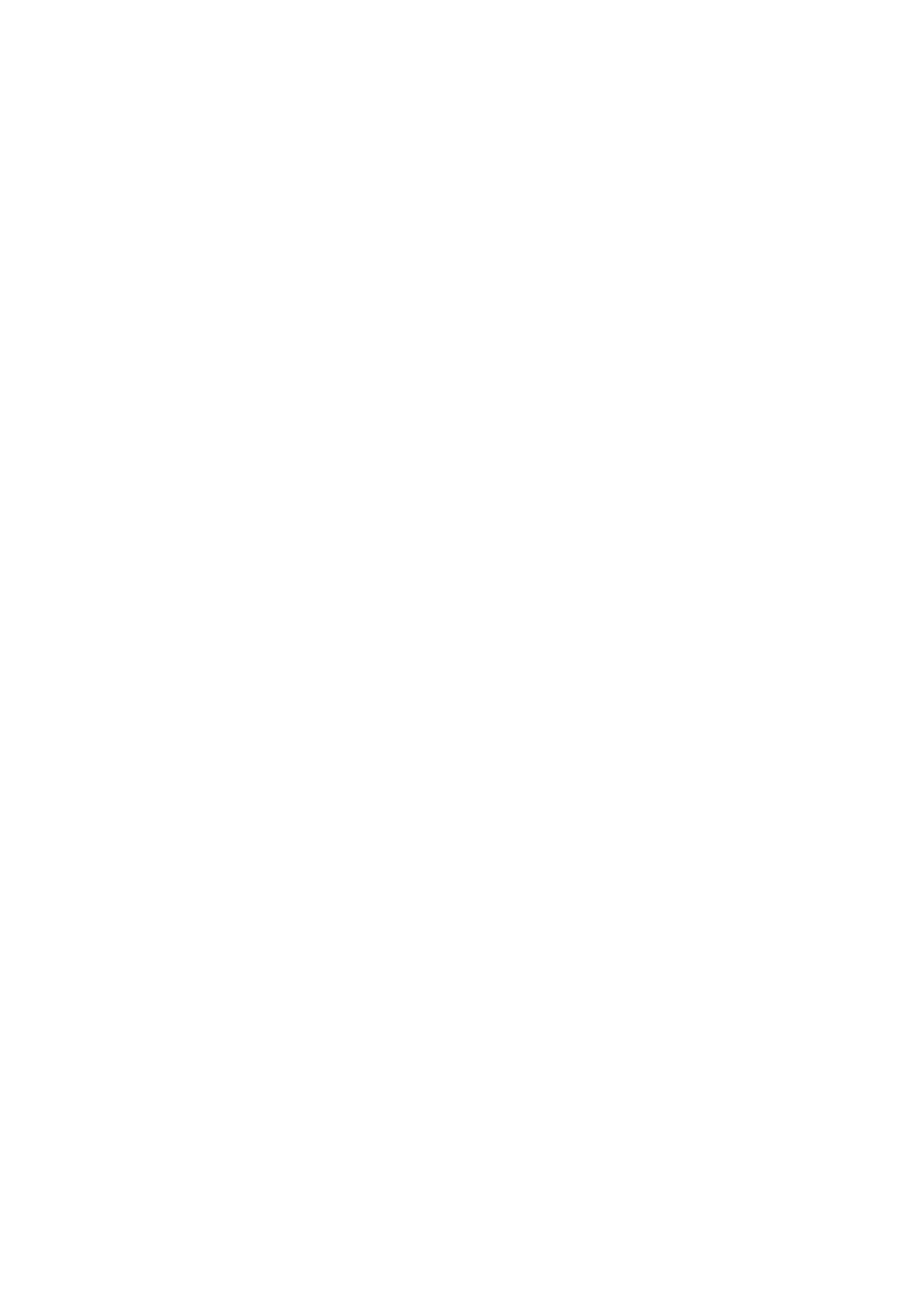## **Copyright notice**

This EAC document is copyright-protected by EAC. While the reproduction of this document by participants in the EAC standards development process is permitted without prior permission from EAC, neither this document nor any extract from it may be reproduced, stored or transmitted in any form for any other purpose without prior written permission from EAC.

Requests for permission to reproduce this document for the purpose of selling it should be addressed as shown below or to EAC's member body in the country of the requester:

*© East African Community 2022 — All rights reserved East African Community P.O. Box 1096, Arusha Tanzania Tel: + 255 27 2162100 Fax: + 255 27 2162190 E-mail: eac@eachq.org Web: www.eac-quality.net*

Reproduction for sales purposes may be subject to royalty payments or a licensing agreement. Joseph's project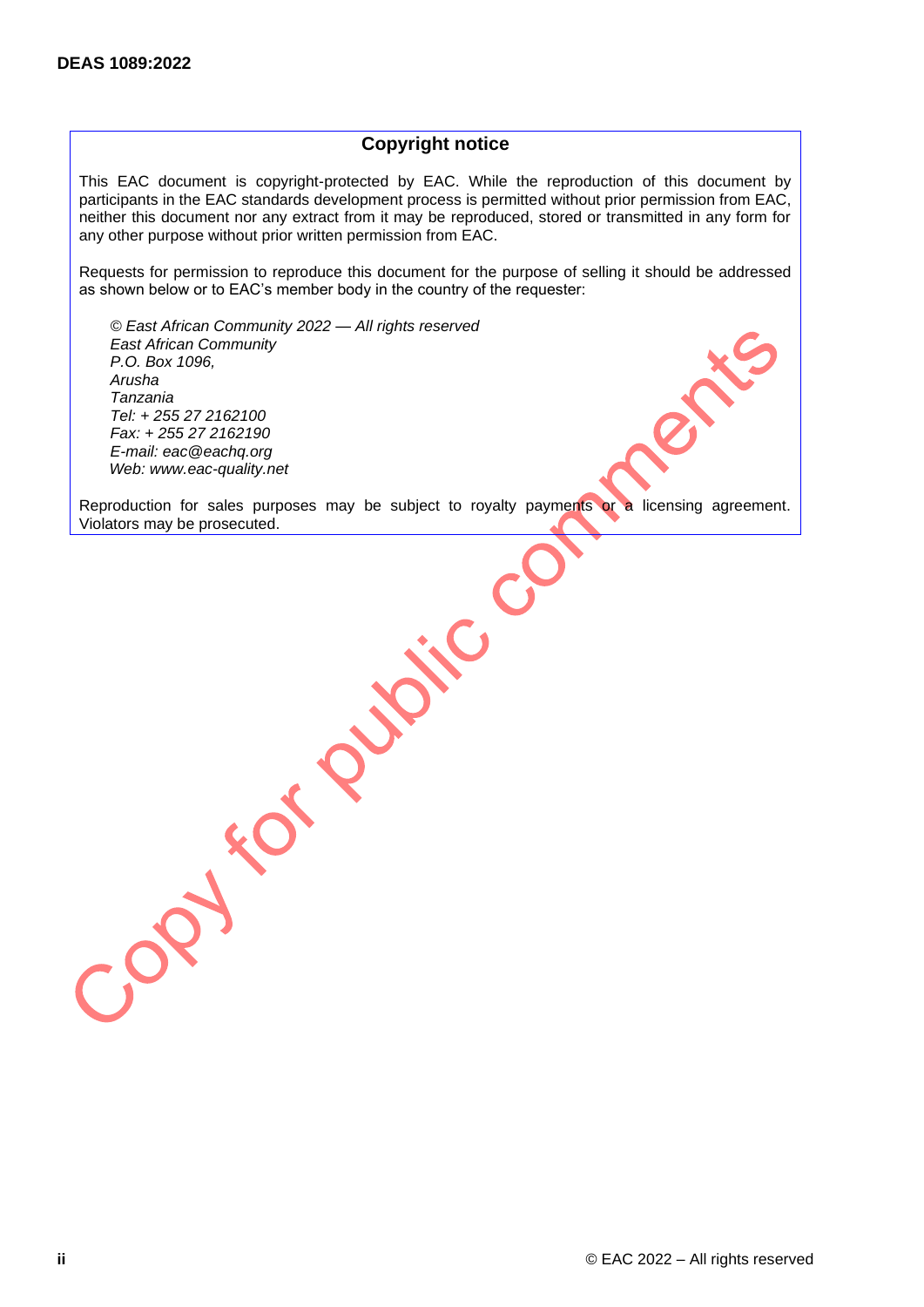# **Contents**

Page

| 2                      |  |
|------------------------|--|
| 3                      |  |
| 4<br>4.1<br>4.2<br>4.3 |  |
| 5                      |  |
| 6                      |  |
| 7<br>7.1<br>7.2<br>7.3 |  |
| 8                      |  |
| 9                      |  |
|                        |  |
|                        |  |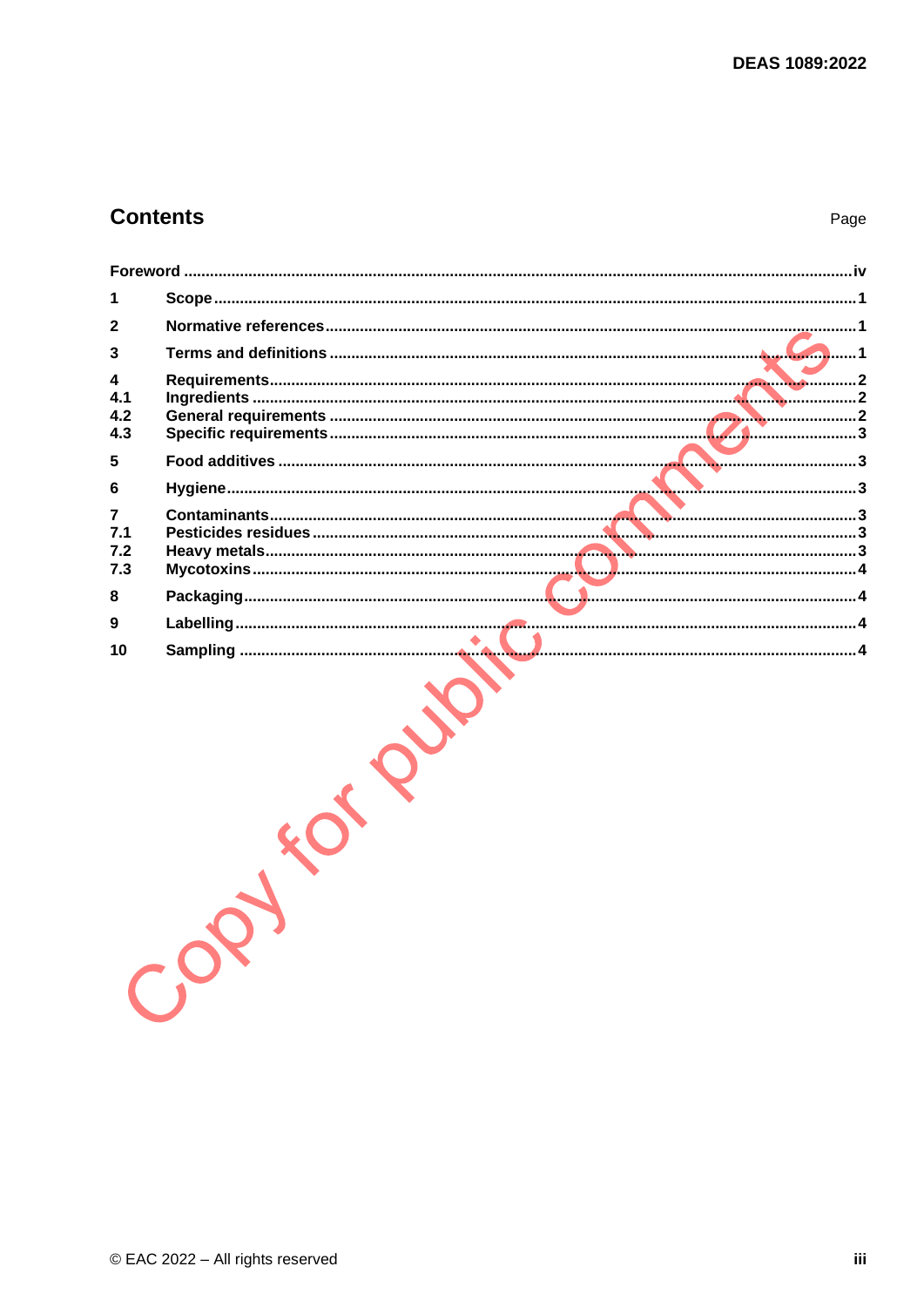## <span id="page-4-0"></span>**Foreword**

Development of the East African Standards has been necessitated by the need for harmonizing requirements governing quality of products and services in the East African Community. It is envisaged that through harmonized standardization, trade barriers that are encountered when goods and services are exchanged within the Community will be removed.

The Community has established an East African Standards Committee (EASC) mandated to develop and issue East African Standards (EAS). The Committee is composed of representatives of the National Standards Bodies in Partner States, together with the representatives from the public and private sector organizations in the community.

East African Standards are developed through Technical Committees that are representative of key stakeholders including government, academia, consumer groups, private sector and other interested parties. Draft East African Standards are circulated to stakeholders through the National Standards Bodies in the Partner States. The comments received are discussed and incorporated before finalization of standards, in accordance with the Principles and procedures for development of East African Standards. XXXXXX.

East African Standards are subject to review, to keep pace with technological advances. Users of the East African Standards are therefore expected to ensure that they always have the latest versions of the standards they are implementing.

The committee responsible for this document is Technical Committee EASC/TC, Coffee, Cocoa, Tea and related products.

Attention is drawn to the possibility that some of the elements of this document may be subject of patent<br>rights. EAC shall not be held responsible for identifying any or all such patent rights. rights. EAC shall not be held responsible for identifying any or all such patent rights.

**iv** © EAC 2022 – All rights reserved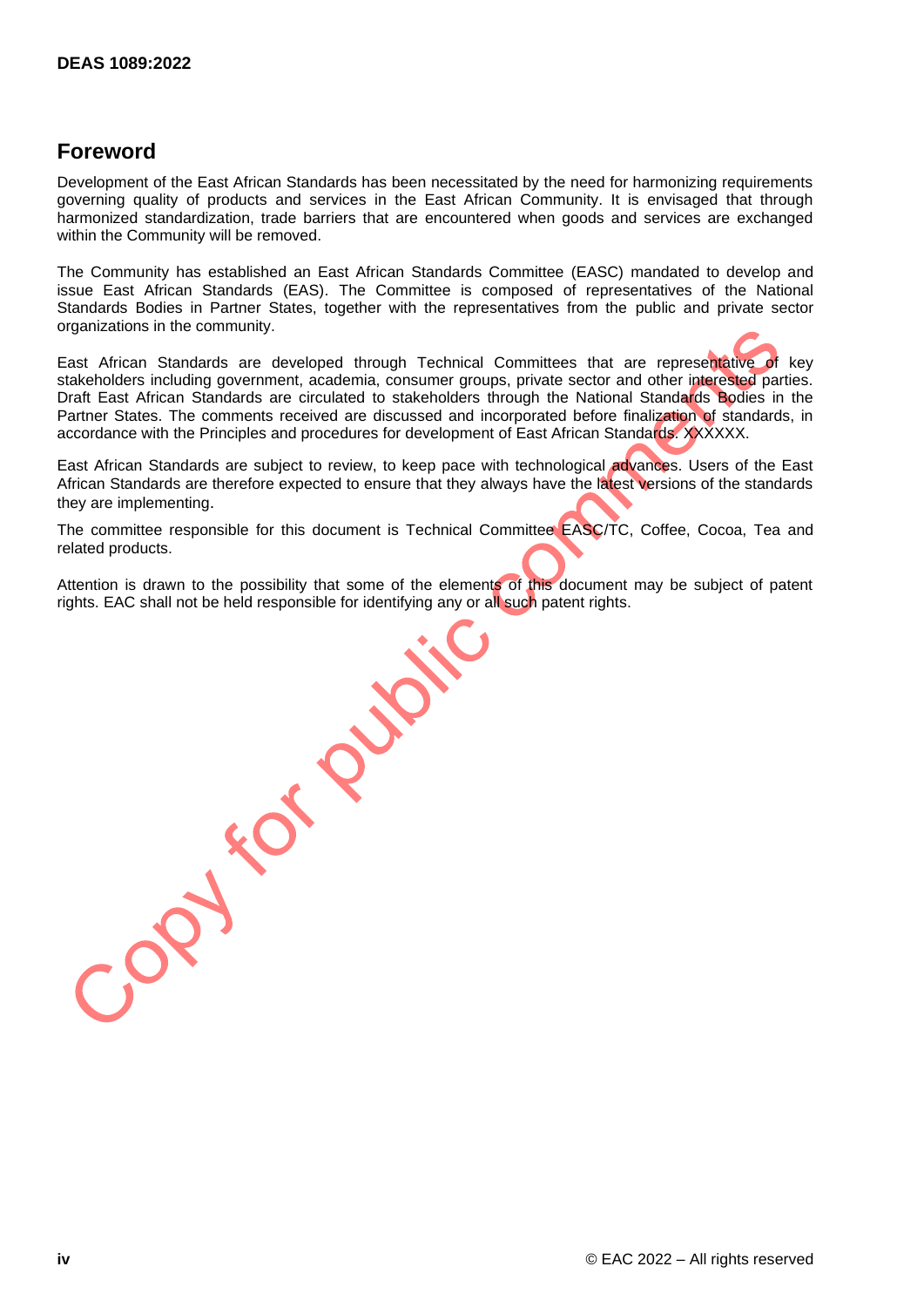# **Coffee premix — Specification**

## <span id="page-5-0"></span>**1 Scope**

This Draft East African Standard specifies the requirements, sampling and test methods for coffee premix.

#### <span id="page-5-1"></span>**2 Normative references**

The following documents are referred to in the text in such a way that some or all of their content constitutes requirements of this document. For dated references, only the edition cited applies. For undated references, the latest edition of the referenced document (including any amendments) applies.

EAS 105, *Roasted and ground coffee beans — Specification*

EAS 38, *Labelling of pre-packaged foods — General requirements*

Codex Stan 192, *General standard for food additive*

ISO 5498, *Agricultural food products — [Determination of crude fibre content —](https://www.iso.org/en/contents/data/standard/01/15/11544.html) General method*

ISO 6579-1, *Microbiology of the food chain — [Horizontal method for the detection, enumeration and](https://www.iso.org/en/contents/data/standard/07/66/76671.html)  serotyping of Salmonella — [Part 1: Detection of Salmonella spp. —](https://www.iso.org/en/contents/data/standard/07/66/76671.html) Amendment 1: Broader range of [incubation temperatures, amendment to the status of Annex D, and correction of the composition of MSRV](https://www.iso.org/en/contents/data/standard/07/66/76671.html)  [and SC](https://www.iso.org/en/contents/data/standard/07/66/76671.html)*

ISO 15141, *Cereals and cereal products — Determination of ochratoxin A — High performance liquid chromatographic method with immunoaffinity column cleanup and fluorescence detection*

ISO 16050, *Foodstuffs — Determination of aflatoxin B1, and the total content of aflatoxins B1, B2, G1 and G2 in cereals, nuts and derived products — High-performance liquid chromatographic method*

ISO 16649-2, *Microbiology of food and animal feeding stuffs — Horizontal method for the enumeration of beta-glucuronidase-positive Escherichia coli — Part 2: Colony-count technique at 44 degrees C using 5 bromo-4-chloro-3-indolyl beta-D-glucuronide*

ISO 17239, *Fruits, vegetables and derived products — Determination of arsenic content — Method using hydride generation atomic absorption spectrometry*

ISO 21527-2, *[Microbiology of food and animal feeding stuffs —](https://www.iso.org/contents/data/standard/03/82/38276.html) horizontal method for the enumeration of yeasts and moulds — [part 2: colony count technique in products with water activity less than or equal to 0,95](https://www.iso.org/contents/data/standard/03/82/38276.html)*

AOAC 999.11, *Determination of Lead, Cadmium, Copper, Iron, and Zinc in Foods, Atomic Absorption Spectrophotometry after Dry Ashing*

## <span id="page-5-2"></span>**3 Terms and definitions**

For the purposes of this document, the following terms and definitions apply.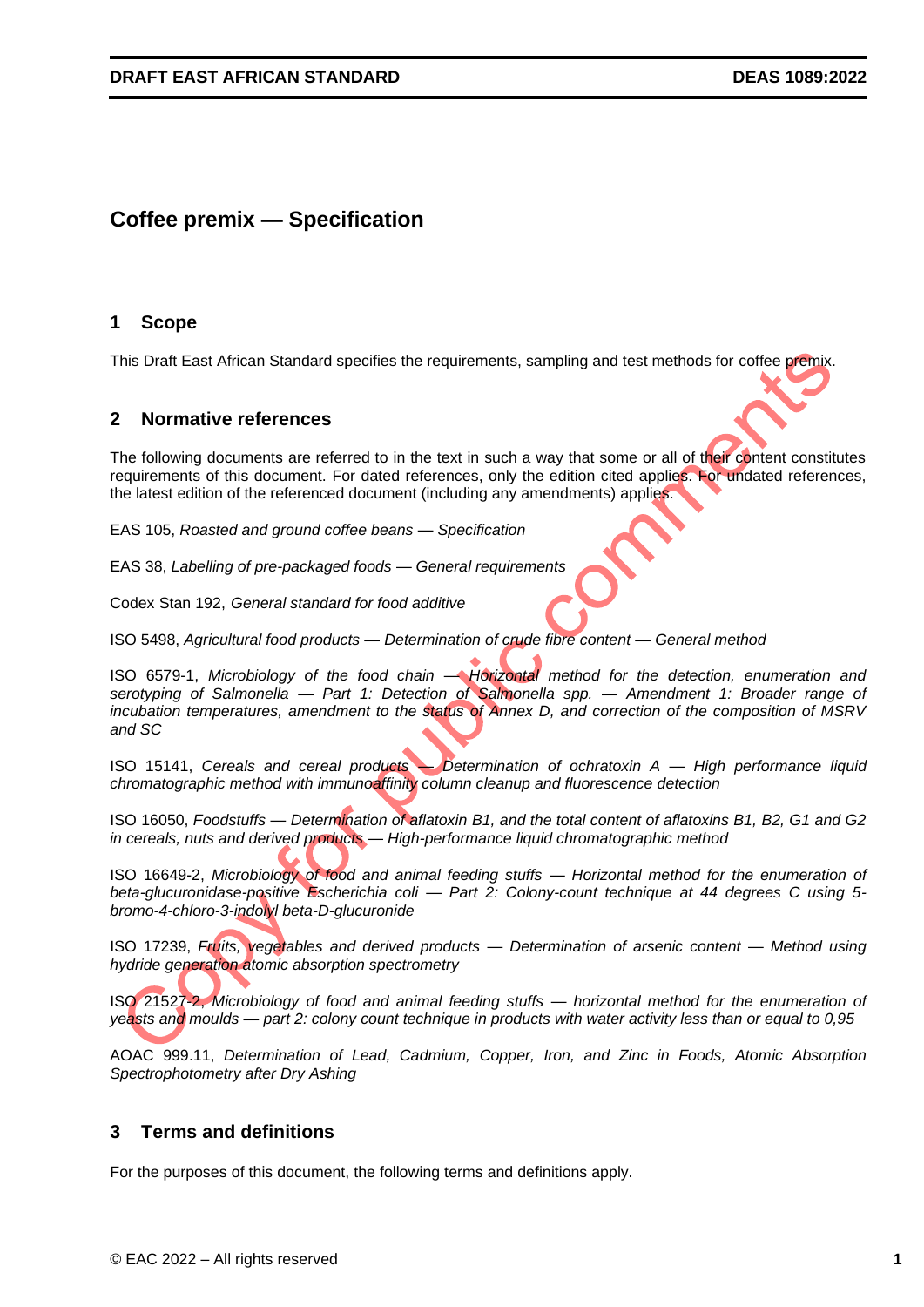ISO and IEC maintain terminological databases for use in standardization at the following addresses:

— ISO Online browsing platform: available at<http://www.iso.org/obp>

#### **3.1**

#### **Coffee premix**

mixture or blend of coffee (instant/roasted and ground coffee) with one or more ingredients.

#### **3.2**

#### **foreign matter**

organic or inorganic material other than coffee premix

#### **3.3**

**Creamer**  milk or milk substitute

#### **3.4**

#### **Instant coffee**

dried, water-soluble product, obtained exclusively from roasted coffee by physical methods using water as the only carrying agent that is not derived from coffee

 $\mathbf C$ 

## **3.5**

#### **roasted ground coffee**

product obtained by grinding roasted coffee beans

## <span id="page-6-0"></span>**4 Requirements**

#### <span id="page-6-1"></span>**4.1 Ingredients**

coffee premix shall contain:

- a) Instant coffee complying with EAS 975 or roasted and ground coffee complying with EAS 105
- b) One or more of the following :
	- i. Creamer complying with relevant standards
	- ii. Sugar complying with relevant standards
	- iii. Any other permitted food ingredient

## <span id="page-6-2"></span>**4.2 General requirements**

#### Coffee premix shall be:

a) fine granulated or powdered homogenous mixture;

- b) of characteristic flavour, colour and odour of the coffee and any other ingredient used;
- c) free flowing; and
- d) free from foreign matters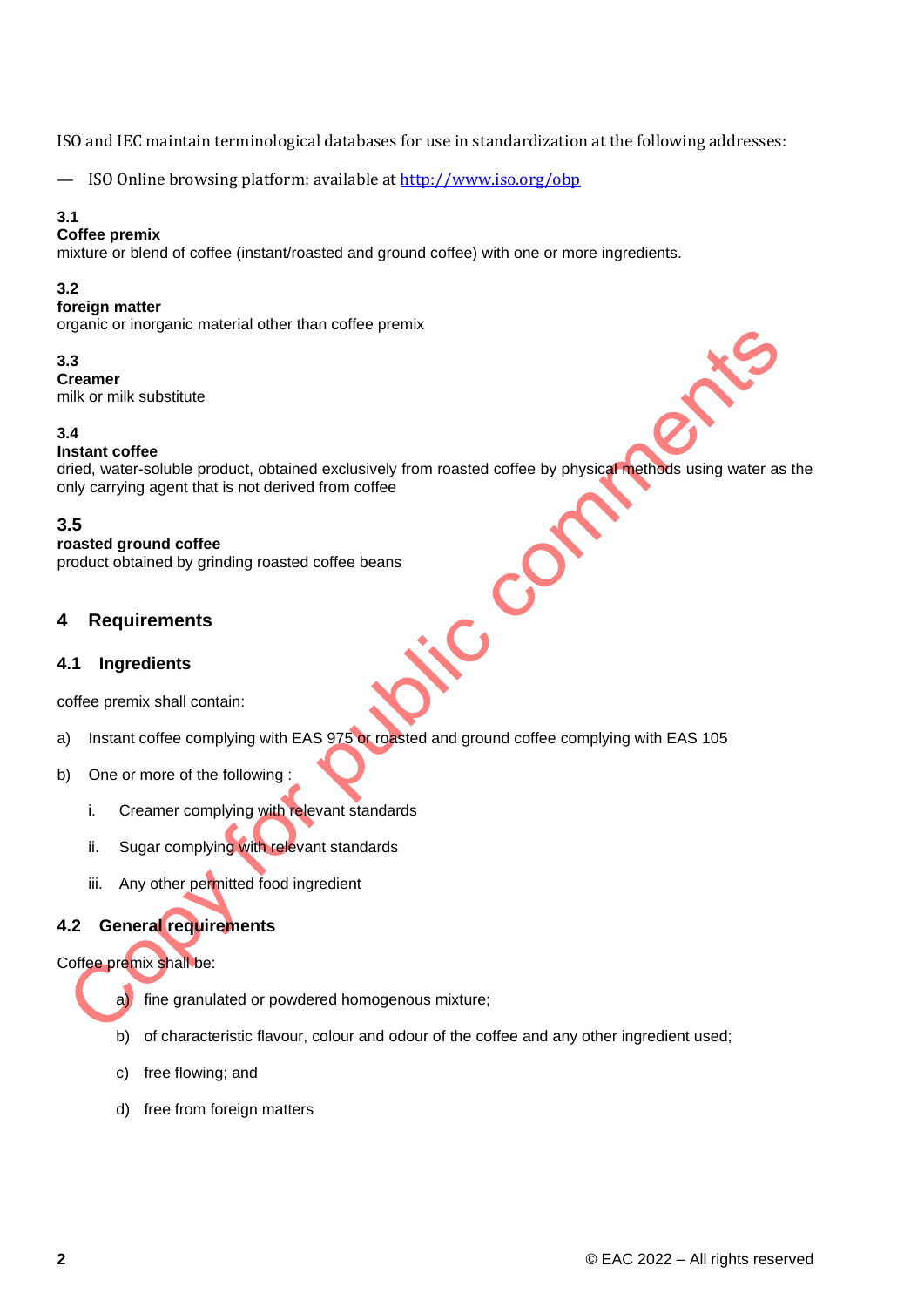## <span id="page-7-0"></span>**4.3 Specific requirements**

Coffee premix shall comply with the specific requirements specified in Table 1 when tested according to the respective methods of test indicated therein

| S/N |                               | <b>Parameter</b>                   | Limits  | <b>Test method</b> |
|-----|-------------------------------|------------------------------------|---------|--------------------|
|     | Moisture, % by mass, max.     |                                    | 5       | AOAC 925.45A       |
| iii | Total ash % by mass, max.     |                                    | 15      | AOAC 920.93        |
| iv  | Acid insoluble ash, % m/m max |                                    |         |                    |
| v   | Caffeine (on wet<br>basis), % | Non decaffeinated coffee as<br>min | 0.8     | AOAC 979.11        |
|     |                               | Decaffeinated coffee as max        | 0.3     |                    |
| vi  | pH                            |                                    | $5 - 8$ | AOAC 970.21        |

|  |  | Table 1 - Specific requirements for coffee premix coffee |
|--|--|----------------------------------------------------------|
|  |  |                                                          |

## <span id="page-7-1"></span>**5 Food additives**

The use of food additives in coffee premix shall comply with Codex Stan 192

## <span id="page-7-2"></span>**6 Hygiene**

**6.1** Coffee premix shall be processed and handled in accordance with the appropriate provisions stipulated in EAS 39.

**6.2** Coffee premix shall not exceed microbiological limits in Table 2 when tested in accordance with test methods specified therein.

| S/N | <b>Microorganism</b>     | <b>Maximum limits</b> | <b>Test method</b> |
|-----|--------------------------|-----------------------|--------------------|
| ii. | Escherichia coli, CFU /g | Absent                | ISO 16649-2        |
| iii | Salmonella spp, /25g     | Absent                | ISO 6579-1         |
| vi  | Yeasts and moulds CFU/g  | 10 <sup>3</sup>       | ISO 21527-2        |

#### **Table 2 — Microbiological maximum limits for coffee premix**

# <span id="page-7-3"></span>**7 Contaminants 7.1 Pesticides residues**

<span id="page-7-4"></span>Coffee premix shall comply with those maximum pesticide residue limits established by the Codex Alimentarius Commission online database.

#### <span id="page-7-5"></span>**7.2 Heavy metals**

Coffee premix shall not exceed maximum heavy metal limits established by the Codex Alimentarius **Commission**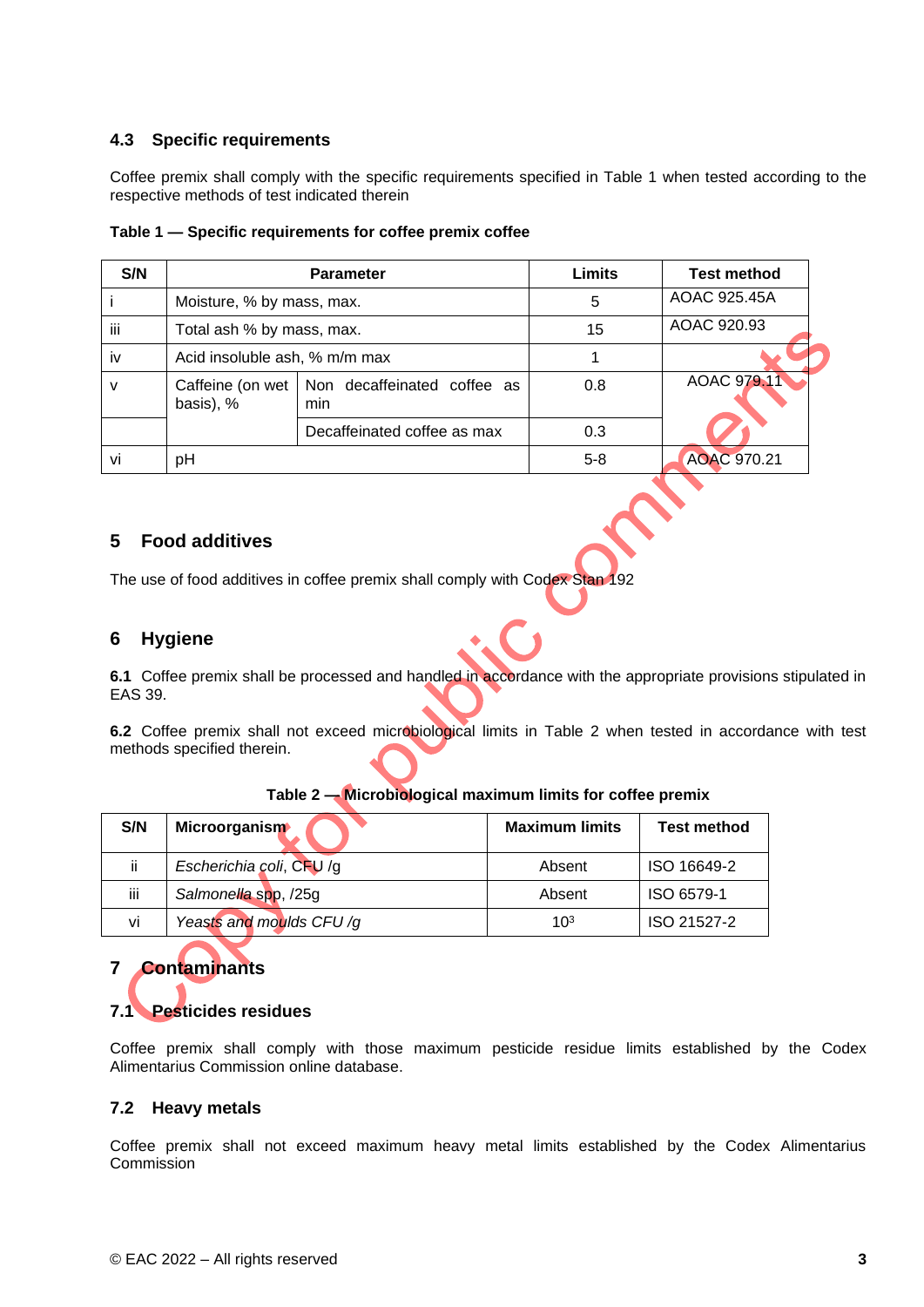## <span id="page-8-0"></span>**7.3 Mycotoxins**

Coffee premix shall not exceed 10 µg/kg of Ochratoxin A when tested in accordance with ISO 15141.

## <span id="page-8-1"></span>**8 Packaging**

Coffee premix shall be packaged in containers made from food grade packaging material and sealed in a manner that will safeguard the hygienic, nutritional and organoleptic properties of the product throughout the shelf life of the product.

## <span id="page-8-2"></span>**9 Labelling**

In addition to the labelling requirements specified in EAS 38, packages of Coffee premix shall be labelled legibly and indelibly with the name of the product

## <span id="page-8-3"></span>**10 Sampling**

Sampling shall be done in accordance with Codex Stan 234